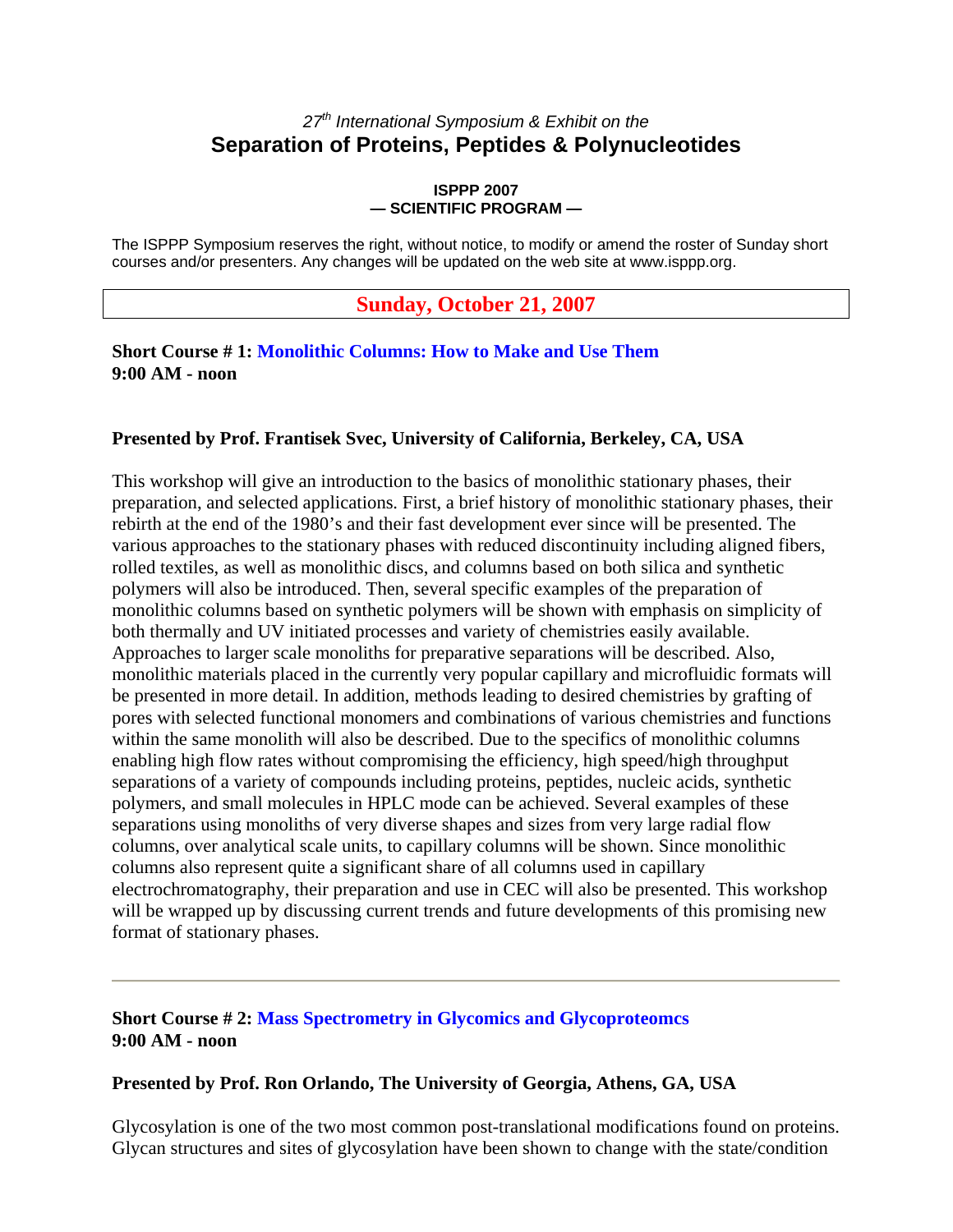of the cell in which the proteins are produced. For example, it has been known for over 40 years that cancerous cells attach different glycans than those of corresponding "normal" cells from the same tissue/organ. Since many glycoproteins are excreted, altered glycosylation has the potential to be used as a biomarker for cancer. Numerous other disease states, ranging from arthritis to alcoholism, are also characterized by altered glycoprotein glycans, as is normal cell growth, differentiation, and development. Identifying glycan structures and how these structures change as cells differentiate or as tumor cells progress, for example, is the focus of an emerging field called glycomics. This workshop will focus on the role of mass spectrometry in the emerging field of glycomics and glycoproteomics. An overview will be presented on the biosynthetic pathway that leads to protein glycosylation and how this, in turn, leads to diverse structures of glycoprotein glycans. Other topics that will be discussed include: the analytical challenges of characterizing glycoproteins and their glycans; the methods used to determine glycan structure, sites of glycosylation, and identify glycans present at individual glycosylation sites. Approaches used for comparative glycomic studies will also be covered. Many of the techniques discussed are applicable to both whole cell glycoprotein extracts (i.e., glycomics) as well as the characterization of purified glycoproteins. Although the emphasis of this workshop will be on Nlinked glycosylation, the methodology discussed can be extrapolated to other types of glycosylation

## **Short Course # 3: Preparative-scale Separation of Biomolecules 1:30-4:30 PM**

### **Presented by Prof. Alois Jungbauer, University of Natural Resources and Applied Life Sciences, Vienna, Austria**

Chromatographic methods play a pivotal role in biotechnology and biopharmaceutical technology, particularly for high molecular mass compounds such as proteins and plasmids. The high level of purity can be only achieved by chromatographic methods. Beside bulk contaminants traces of bioactive compounds such as endotoxins, DNA and other adventitious agents must be efficiently removed from the process solution. In the workshop special emphasis will be put on the description of the characteristics of chromatography media used in bioseparation and how they differ from analytical media and media used for separation of small molecules. Process optimization, scale up and important design criteria will be discussed. The influence of mobile phase composition on resolution , and guidelines for the optimization of selectivity will be presented. An overview on novel stationary phases for protein and polynucelotide separation and examples for novel bioseparation processes using these phases will be given. The difference and applicability of monoliths, beads with a porous shell and polymer grafted beads will be elaborated. In the second part of the workshop the progress on biorecognition for affinity chromatography will be discussed.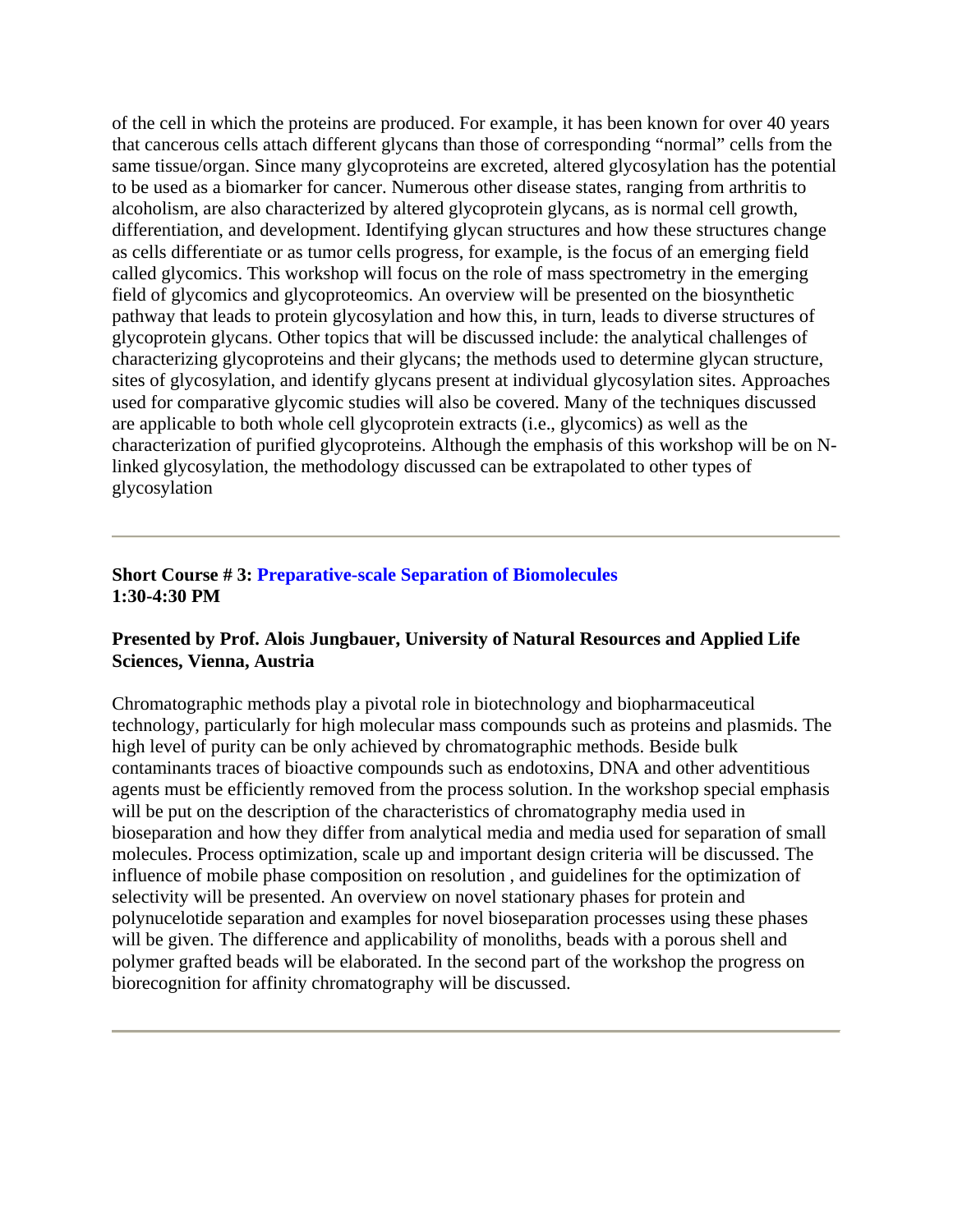### **Short Course # 4: Particle Packed Columns and Monolithic Columns in HPLC:A Comparison and Critical Appraisal 1:30-4:30 PM**

## **Presented by Prof. Klaus K. Unger and Romas Skudas, Department of Inorganic Chemistry and Analytical Chemistry, Duesbergweg 10 – 14, Johannes Gutenberg-University, 55099 Mainz , Germany**

The course is divided into four parts and is thought for beginners in this field as well as for advanced chromatographers. The first part surveys the most important process steps in the manufacture of particle packed columns : synthesis and particle formation, sizing and size analysis, packing procedure and evaluation of column performance.

The second part highlights the most attractive developments in the field of particle packed columns: the ultimate minimum particle size in HPLC – fiction and facts, totally vs. core/shell particles in view of the currently introduced Halo particles, column miniaturization: from meso to micro to nano – where is the end ? and how to gain higher resolution in HPLC ?

The third part discusses the most relevant features of monolithic columns with regard to their structure and chromatographic properties and is divided in three paragraphs: the basic idea and the pioneers, monolithic silica columns, polymer-based monolithic columns. The latter subject will be treated in depth by F. Svec at the short course Number.1 at the beginning.

The fourth part is entitled : comparison of the structure and performance of particle packed and monolithic columns. It summarizes all aspects and will answer the question: Where are we now and where are we going.

## **6:00 – 8:00 PM WELCOME RECEPTION**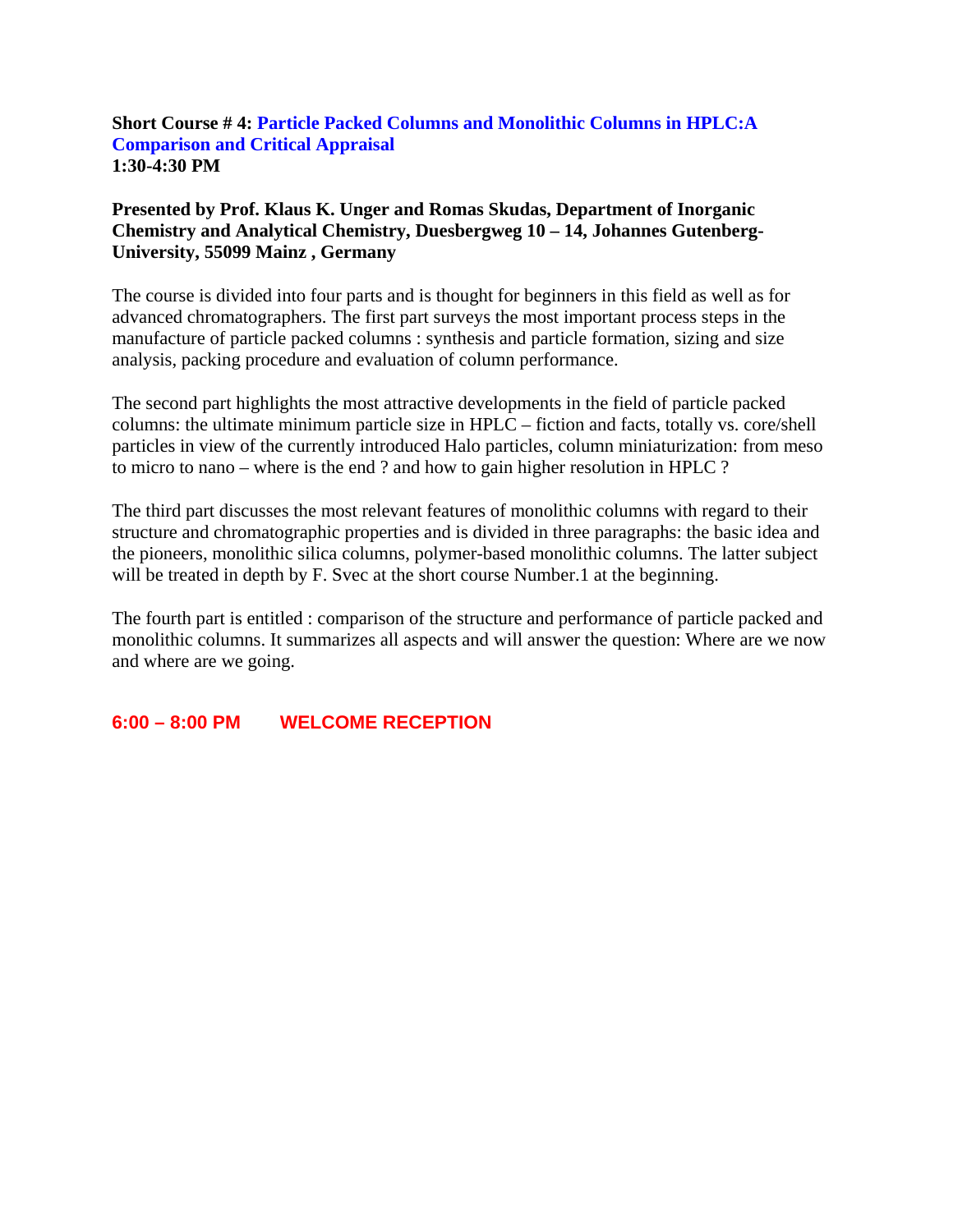# **Monday, October 22, 2007**

| 7:45 am             | <b>Registration Opens</b>                                                                                                                                                                                                                                                                                                                                                        |
|---------------------|----------------------------------------------------------------------------------------------------------------------------------------------------------------------------------------------------------------------------------------------------------------------------------------------------------------------------------------------------------------------------------|
| 8:20 am             | Opening Remarks - Mark Schure, Rohm & Haas, Springhouse, PA, USA                                                                                                                                                                                                                                                                                                                 |
| <b>Session I:</b>   | <b>Column Technology I. Frantisek Svec, chair</b>                                                                                                                                                                                                                                                                                                                                |
| 8:30 am             | L1. Ultratrace LC/MS Analysis Using 10 µm i.d. PLOT Columns.<br>Barry Karger, Quanzhou Luo; Tomas Rejtar, Shiaw-Lin Wu<br>Barnett Institute, Northeastern University, Boston MA.USA.                                                                                                                                                                                             |
| $9:00$ am           | L2. UPLC Separation of Oligonucleotides: Method Development.<br>Martin Gilar, Uwe Neue, Waters Corp. Milford, MA USA                                                                                                                                                                                                                                                             |
| $9:20$ am           | L3. New Packing Materials for Applications in Analysis of Cell Lysates.<br>Xueying Huang, Sepax Technologies, Inc., Newark, Delaware USA                                                                                                                                                                                                                                         |
| 9:40 am             | L4. Theoretical and Practical Considerations in the Application of UPLC to the<br><b>Separation of Peptides.</b><br>Thomas E. Wheat, Jo-Ann M. Jablonski, Beth L. Gillece-Castro, Diane M. Diehl and Uwe<br>Neue, Waters Corporation, Milford, MA USA                                                                                                                            |
| 10:10 am            | break, exhibition and posters                                                                                                                                                                                                                                                                                                                                                    |
| <b>Session II:</b>  | Affinity Separation Methods. Milton T. W. Hearn, chair                                                                                                                                                                                                                                                                                                                           |
| 10:50 am            | L5. Novel capturing method for currently spread influenza viruses from cell<br>cultures by affinity separation.<br>Lars Opitz, Anke Zimmermann, Sylvia Lehmann, Yvonne Genzel, Holger Lübben,<br>Udo Reichl and Michael W. Wolff Bioprocess Engineering<br>Max-Planck-Institute for Dynamics of Complex Technical Systems, Sandtorstrasse 1<br>Magdeburg, Sachsen-Anhalt Germany |
| 11:10 am            | L6. Biothermodynamic studies of adsorption of monoclonal antibodies.<br>Michael Dieterle, Hans Hasse and Dieter Hoehn, Institute of Thermodynamics and<br>Thermal Process Engineering, University of Stuttgart, Pfaffenwaldring 9 Stuttgart,<br>Germany                                                                                                                          |
| 11:30 am            | L7. Developments in membrane affinity chromatography for monoclonal antibody<br>recovery.<br>Giulio C. Sarti, Cristiana Boi, Simone Dimartino, Ingegneria Chimica Mineraria e delle<br>Tecnologie Ambientali Università di Bologna viale Risorgimento 2 Bologna, Italy                                                                                                           |
| <b>Session III:</b> | Glycomics I. Milton T. W. Hearn, chair                                                                                                                                                                                                                                                                                                                                           |
| 11:50 am            | L8. New Glycomic and Glycoproteomic Tools and Methods for a Better<br><b>Understanding of Human Diseases.</b><br>Yehia Mechref, Pilsoo Kang, Zuzana Kyselova,, John Goetz, Milan Madera,<br>Benjamin Mann and Milos Novotny, Chemistry Dept. Indiana University<br>Bloomington, Indiana USA                                                                                      |
| 12:20 pm            | Break: (Lunch on own)                                                                                                                                                                                                                                                                                                                                                            |
| $1:20$ pm           | <b>Posters and exhibit</b>                                                                                                                                                                                                                                                                                                                                                       |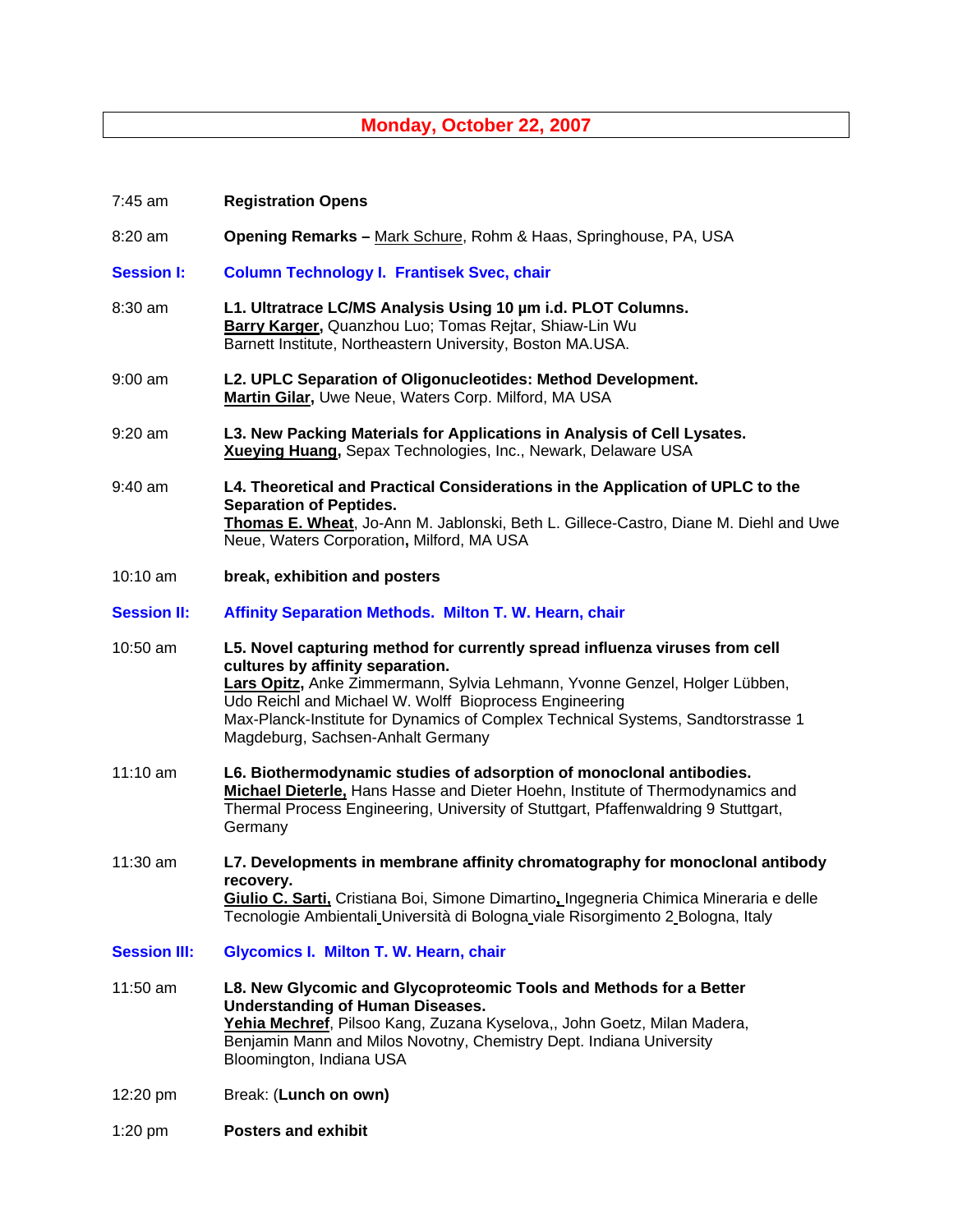#### **Session IV**: **Proteomics I. David M. Lubman chair**

3:20 pm **L9**. **Analytical and biological implications of dynamics of protein abundances, molecular isoforms and localizations. André Schrattenholz**, ProteoSys AG, Mainz, Germany 3:50 pm **L10. Automated Metal-free Nanoscale HPLC System for Phosphoproteomic Analysis. Rui Zhao,** Shi-Jian Ding, Yufeng Shen, Feng Yang, Robert A Maxwell, Harold Udseth, and Richard Smith**,** Environmental Molecular Sciences Laboratory and Biological Sciences Division**,** Pacific Northwest National Laboratory**,** Richland, WA USA 4:10 pm **L11. Innovative Mass Spectrometry Technology for the Study of Cell Signaling. Donald F. Hunt**, Chemistry Department, University of Virginia, Charlottesville, VA USA 4:40 pm **L12. Rapid identification of protein variants. Reinhard I. Boysen,** Asif Alam, Donald K. Bowden and Milton T. W. Hearn ARC Special Research Centre for Green Chemistry, Monash University,Clayton Campus, Wellington Road Building 75, Melbourne, Victoria Australia

5:00 pm **Adjourn**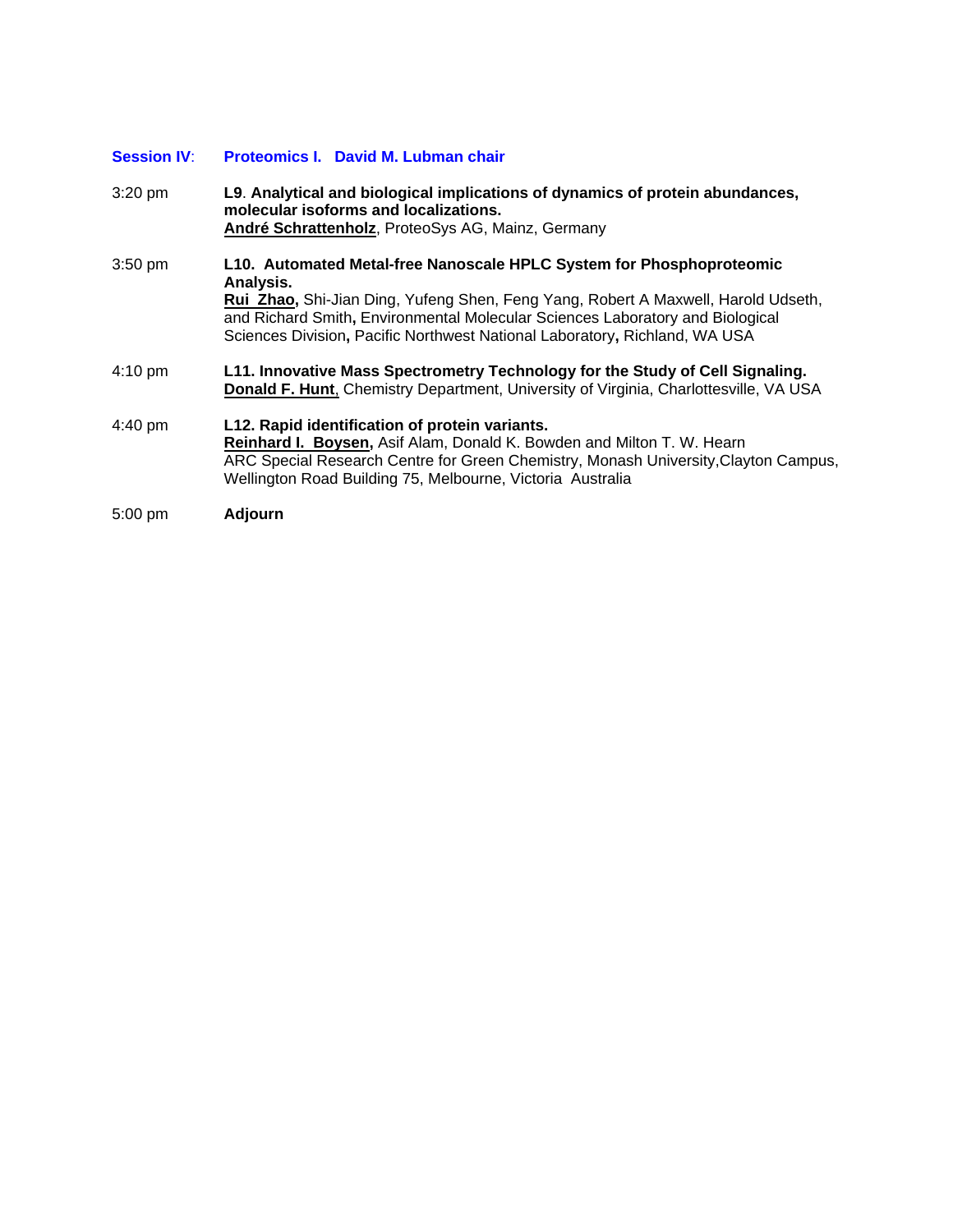# **Tuesday, October 23, 2007**

| <b>Session V:</b>   | <b>Monoliths. Abraham M. Lenhoff chair</b>                                                                                                                                                                                                                                                                                                                                                                                                                                                                                                       |
|---------------------|--------------------------------------------------------------------------------------------------------------------------------------------------------------------------------------------------------------------------------------------------------------------------------------------------------------------------------------------------------------------------------------------------------------------------------------------------------------------------------------------------------------------------------------------------|
| 8:20 am             | L13. Monolithic columns for bioseparations: Present state-of-the-art and future<br>trends.<br><b>Frantisek Svec, The Molecular Foundry, E.O. Lawrence Berkeley National Laboratory</b><br>Berkeley, CA USA                                                                                                                                                                                                                                                                                                                                       |
| $9:00$ am           | L14. Macroporous Polymeric Monoliths by Reactive Gelation for Protein<br><b>Purification.</b><br>Alessandro Butté, N. Marti, M. Küthe, and M. Morbidelli<br>Institute for Chemical and Bioengineering, ETH Zurich, Zurich, Switzerland                                                                                                                                                                                                                                                                                                           |
| $9:20$ am           | L15. Purification of large plasmids on ion-exchange monolithic columns.<br>Nika Lendero, F. Smrekar, M. Ciringer, A. Štrancar, A. Podgornik<br>Research and Development, BIA Separations, Ljubljana, Slovenia                                                                                                                                                                                                                                                                                                                                    |
| $9:40$ am           | L16. Separation of viruses by monolithic columns.<br>Alois Jungbauer, Biotechnology, University of Natural Resources and Applied Life<br>Sciences Vienna, Austria                                                                                                                                                                                                                                                                                                                                                                                |
| 10:10 am            | break, exhibition and posters                                                                                                                                                                                                                                                                                                                                                                                                                                                                                                                    |
| <b>Session VI:</b>  | <b>Column Technology II. Rainer Bischoff, chair</b>                                                                                                                                                                                                                                                                                                                                                                                                                                                                                              |
| 10:50 am            | L17. High Speed Separation of Peptides Using Columns of "Fused-Core" Particles.<br>Joseph Kirkland, Joseph DeStefano and Timothy Langlois<br>Advanced Materials Technology, Inc., Wilmington, Delaware USA                                                                                                                                                                                                                                                                                                                                       |
| 11:10 am            | L18. Comparison of the Performance of some Modern HPLC Columns in the<br><b>Gradient Elution of a few Protein Digests.</b><br>Georges Guiochon and Nicolla Marchetti, Chemistry, University of Tennessee,<br>Knoxville, TN USA                                                                                                                                                                                                                                                                                                                   |
| 11:40 am            | L19. Efficient Purification and Trace Impurity Analysis of Crude Synthetic Peptides<br>Using Reversed-Phase Displacement Chromatography and New RP Displacers.<br>Barry Haymore and Hemant K. Joshi Bioprocess Technology, SACHEM, Inc., Austin,<br><b>TX USA</b>                                                                                                                                                                                                                                                                                |
| <b>Session VII:</b> | <b>Glycomics II. Rainer Bischoff, chair</b>                                                                                                                                                                                                                                                                                                                                                                                                                                                                                                      |
| 12:00 pm            | L20. Novel Separation and Quantification Strategies for the Characterization of<br><b>Glycopeptides from Complex Biological Mixtures.</b><br>Ron Orlando James A. Atwood III <sup>1</sup> Zuzheng Lou <sup>1</sup> Lei Cheng <sup>1</sup> Brent Weatherly <sup>2</sup> and<br>Barry Boyes <sup>3</sup><br><sup>1</sup> Complex Carbohydrate Research Center, University of Georgia, 315 Riverbend Road,<br>Athens, GA 30602-4712 USA <sup>2</sup> Biolnquire.LLC, Athens, GA, 30602 USA<br><sup>3</sup> Smiths Detection, Edgewood, MD 21040 USA |
| 12:30 pm            | Break: (Lunch on own)                                                                                                                                                                                                                                                                                                                                                                                                                                                                                                                            |
| 1:20 pm             | <b>Posters and exhibit</b>                                                                                                                                                                                                                                                                                                                                                                                                                                                                                                                       |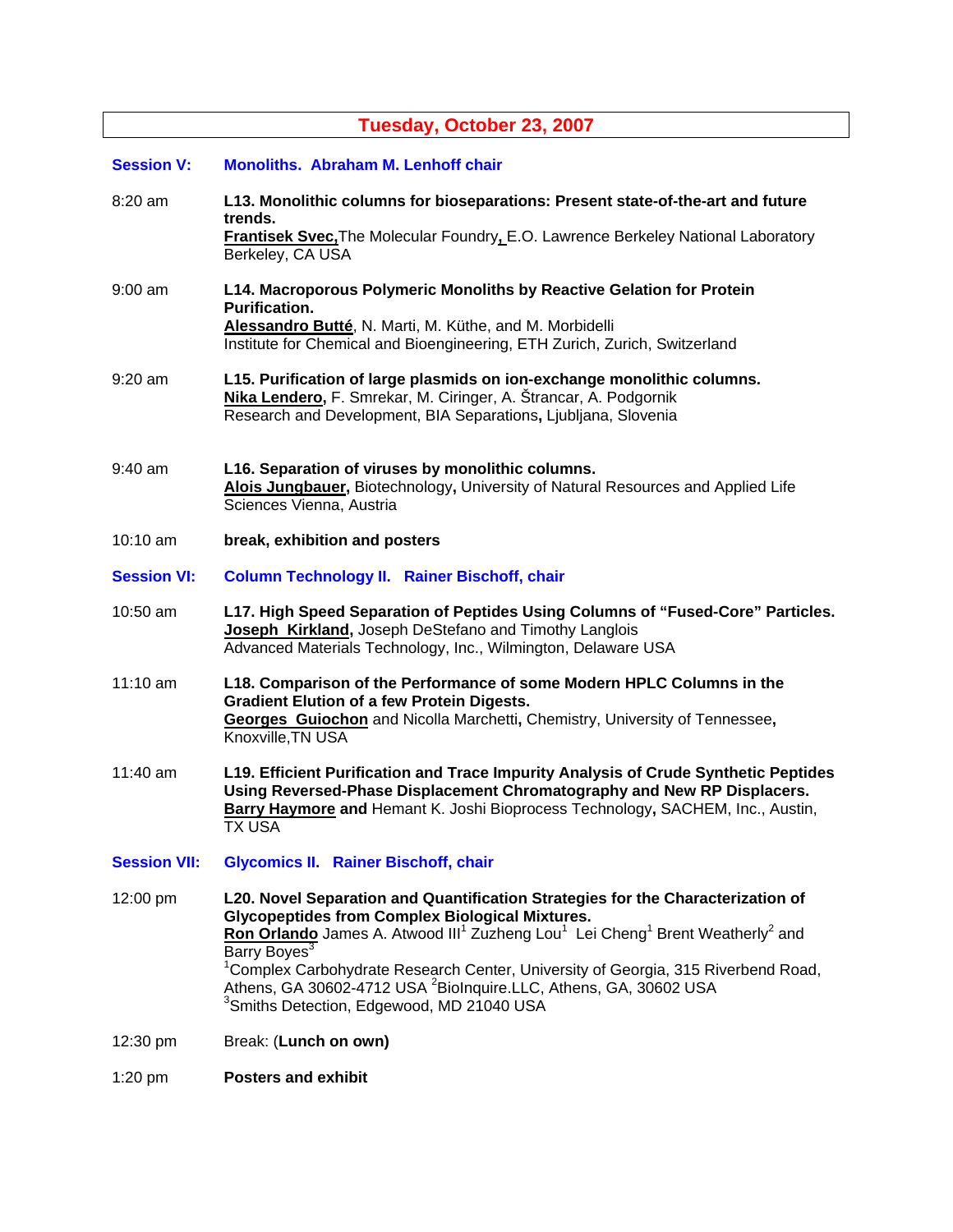|                   | Session VIII: Advances in Multidimensional Chromatography. Mark R. Schure, chair                                                                                                                                                                                                                                                                               |
|-------------------|----------------------------------------------------------------------------------------------------------------------------------------------------------------------------------------------------------------------------------------------------------------------------------------------------------------------------------------------------------------|
| $3:20$ pm         | L21. 2-D Liquid Separations, Microarrays and Microproteomics for Mapping<br><b>Changes in Disease States.</b><br>David Lubman, Diane M. Simeone, Tasneem Patwa, Hye-yeung Kim,<br>Nancy Dai, Jia Zhao, Manoj Pal, Yanfei Wang, and Yinghua Qiu<br>Department of Surgery, The University of Michigan, Ann Arbor, MI USA                                         |
| $3:50$ pm         | L22. A Critical Comparison of the Peak Capacity and Information Content of One-<br>Dimensional and Two-Dimensional Liquid Chromatography.<br>Dwight Stoll, Peter W. Carr, Department of Chemistry, University of Minnesota<br>Minneapolis, MN USA                                                                                                              |
| $4:10 \text{ pm}$ | L23. Process Analytical Technology: Two-Dimensional Chromatography on-Line<br>with Mass Spectrometry (2D-LC/MS) for in-Process Analysis of a Recombinant<br><b>Protein Concentration and Glycosylation.</b><br>Yelena Lyubarskaya, Zoran Sosic, Damian Houde, Steve Berkowitz and Rohin Mhatre<br>Analytical Development, Biogen Idec, Cambridge, MA USA       |
| 4:30              | L24. Fractionation and Characterization of Crude Protein Mixtures for Accelerating<br><b>Bioseparation Process Design.</b><br>Marcel Ottens, T. Ahamed B. K. Nfor P. E. D. M. Verhaert, G. W. K. van Dedem,<br>L. A. M. van der Wielen, E. J. A. X. van de Sandt, and M. H. W. Eppink<br>Biotechnology, Delft University of Technology, Delft, The Netherlands |

4:50 **short break**

#### **Session IX: Award address.**

4:55 Presentation of the ISPPP Lifetime Achievement Award to Professor Klaus K. Unger by Dr. Reinhard Ditz, Merck KGaA, Joe DeStefano, co-chairman and Mark Schure, cochairman.

> **L25.** Award Address: **In Search of Separation Excellence: The Future Role of HPLC in Modern Life Sciences, Klaus K. Unger**, Reinhard Ditz

- 5:30 pm **Adjourn**
- 7:00 **Conference dinner**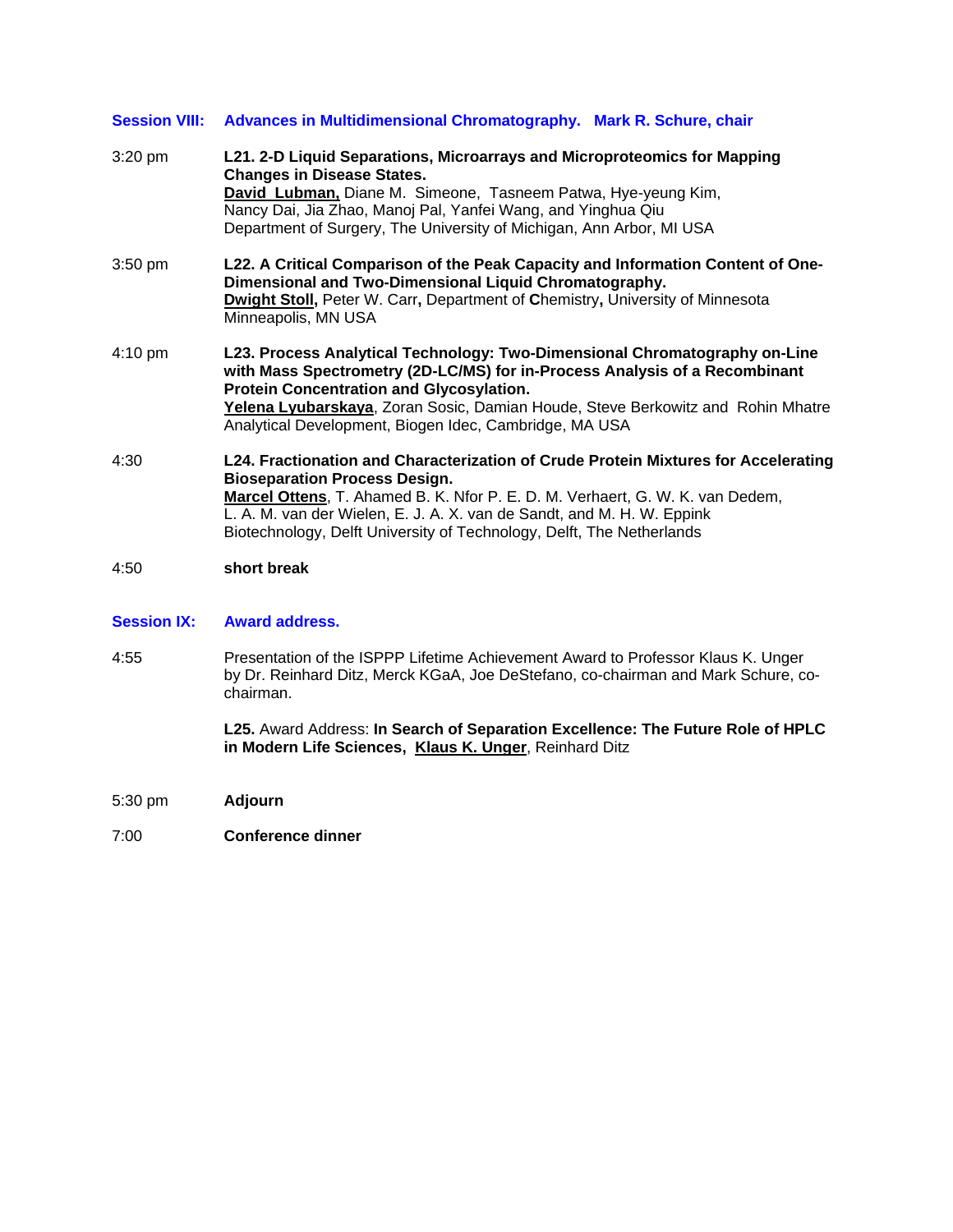| <b>Wednesday, October 24, 2007</b> |                                                                                                                                                                                                                                                                                                                                                                                                                                                                                             |  |
|------------------------------------|---------------------------------------------------------------------------------------------------------------------------------------------------------------------------------------------------------------------------------------------------------------------------------------------------------------------------------------------------------------------------------------------------------------------------------------------------------------------------------------------|--|
| <b>Session X:</b>                  | Process/Column Technology III. Alois Jungbauer, chair                                                                                                                                                                                                                                                                                                                                                                                                                                       |  |
| $9:00$ am                          | L26. Towards Prediction of the Dynamic Binding Capacity of Proteins.<br>Abraham M. Lenhoff, X. Xu, B. D. Bowes and H. Koku<br>Department of Chemical Engineering, University of Delaware<br>Newark, DE USA                                                                                                                                                                                                                                                                                  |  |
| $9:30$ am                          | L27. Investigation of protein - salt - interactions: Impact on dynamic binding<br>capacity in chromatography with human monoclonal antibodies and their stability.<br>Alexander Faude Heiner Böttinger, Institute of Cell Biology and Immunology, University<br>of Stuttgart, Stuttgart, Germany                                                                                                                                                                                            |  |
| $9:50$ am                          | L28. Mixed-matrix membrane adsorber technology for the separation of therapeutic<br>proteins.<br>Michel Eppink, R. Rhemrev, and M. Snippert<br>Downstream Processing, NV Organon, The Netherlands                                                                                                                                                                                                                                                                                           |  |
| $10:10$ am                         | break                                                                                                                                                                                                                                                                                                                                                                                                                                                                                       |  |
| <b>Session XI:</b>                 | Proteomics III. Steven M. Cramer, chair                                                                                                                                                                                                                                                                                                                                                                                                                                                     |  |
| 10:30 am                           | L29. Biomarker Discovery in Body Fluids by LC-MS.<br>Rainer Bischoff, Peter Horvatovich, Natalia Govorukhina, Ramses Kemperman,<br>Christin Christin, Therese Rosenling, Iwona Sobczak-Elbourne, Theo Reijmers, Frank<br>Suits, Frits Muskiet, Ate van der Zee, Analytical Biochemistry, University of Groningen,<br>Groningen, 9713 AV The Netherlands                                                                                                                                     |  |
| 11:00 am                           | L30. Quantitative proteomic analysis of influenza A virus infected mammalian<br>cells: Elucidation of virus / host cell interactions with respect to the vaccine<br>production process.<br>Erdmann Rapp, Diana Vester[2], Yvonne Genzel[1], Doerte Gade[1], Udo Reichl [1,2]<br>[1] Max Planck Institute for Dynamics of Complex Technical Systems, Bioprocess<br>Engineering, Magdeburg, Germany [2] Otto-von-Guericke-University Magdeburg,<br>Bioprocess Engineering, Magdeburg, Germany |  |
| 11:20 am                           | L31. Proteomic investigation of some plasma-derived therapeutic proteins:<br>How well characterized are "well characterized biologicals?"<br>Djuro Josic and James J. Clifton, Proteomics Core, COBRE CCRD<br>Brown University, Rhode Island Hospital, Providence, Rhode Island USA                                                                                                                                                                                                         |  |
| 11:40 am                           | Break: (Lunch on own)                                                                                                                                                                                                                                                                                                                                                                                                                                                                       |  |
| <b>Session XII:</b>                | <b>Column Technology IV.</b><br><b>Ron Orlando, chair</b>                                                                                                                                                                                                                                                                                                                                                                                                                                   |  |
| $1:00$ pm                          | L32. Investigation of chemical selective displacers using robotic high throughput<br>screening, SPR, NMR and MD simulations.<br>Steven Cramer, C. Morrison, S. McCallum, R. Godawat, J. Moore and S. Garde<br>Chemical and biological engineering, RPI, Troy, NY US                                                                                                                                                                                                                         |  |
| $1:30$ pm                          | L33. Investigation of the Stability of Human Serum Albumin and its Aggregates<br>Using High Performance Size Exclusion Chromatography.<br><b>Jin Qian<sup>T</sup>Q.</b> Tang <sup>1</sup> , B. Cronin <sup>2</sup> , R. Markovich <sup>1</sup> , A. Rustum <sup>1</sup> <sup>T</sup> Global Quality Services-<br>Analytical Sciences, Schering-Plough, 1011 Morris Avenue, Union, NJ 07083<br><sup>2</sup> Analytical Support, Brinny, Schering-Plough, Ireland                             |  |